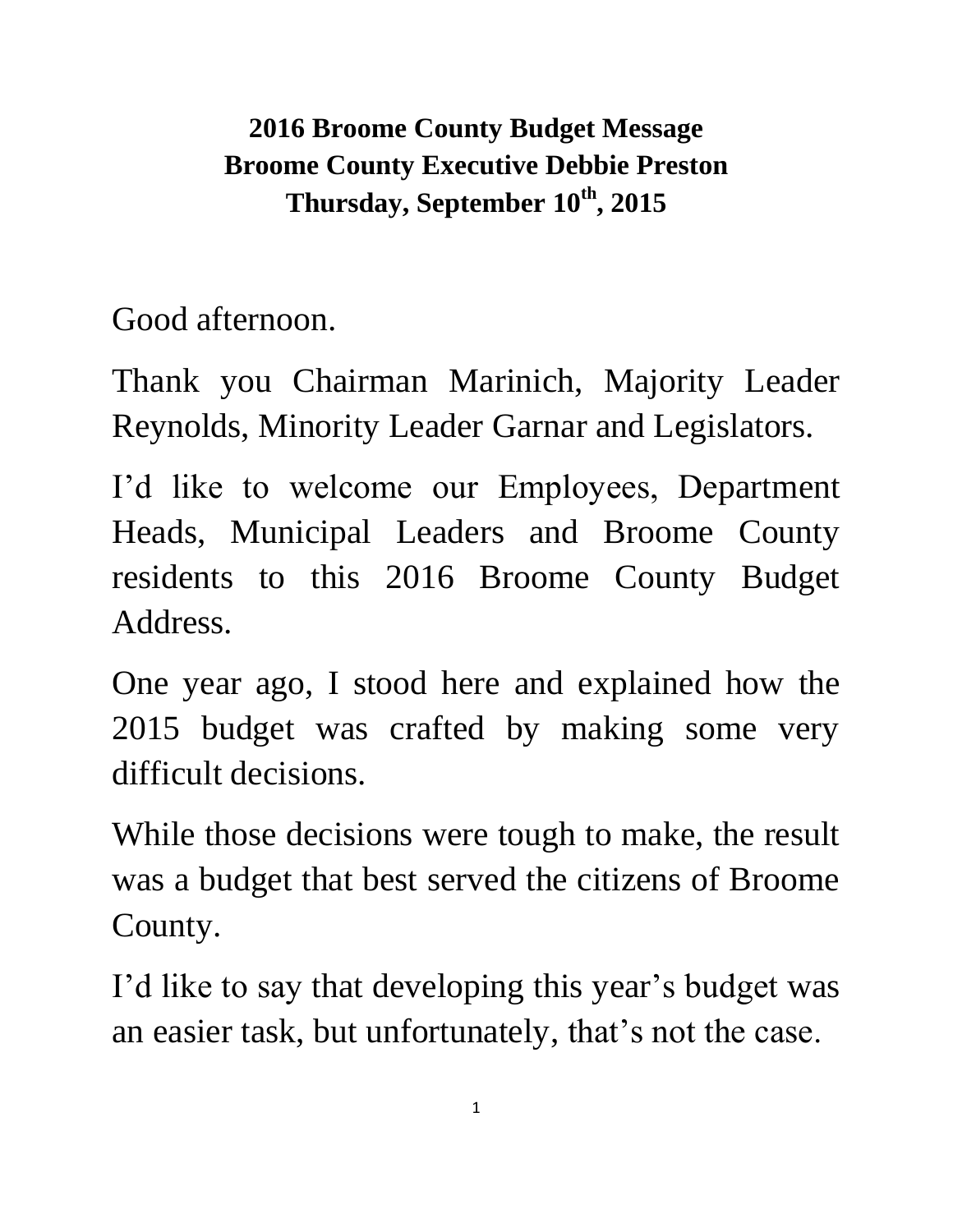This year, the choices were even tougher.

I want to start out by thanking each and every one of our department heads for working with us, for bringing to the table thoughtful budget proposals and for working through disagreements, spirited discussions and debates.

Your cooperation and innovation is greatly appreciated.

Many of the tough decisions we were forced to make were based on rising costs, federal and state mandates and obvious revenue challenges.

The decisions were difficult, were not made lightly and I know that some of you may disagree with them. But in the end, I had to do what was best for the almost two hundred thousand residents who call Broome County home.

As a team, we have worked together to put forth this budget and now we need you, the county legislature, to join in that spirit of cooperation for the people of Broome County.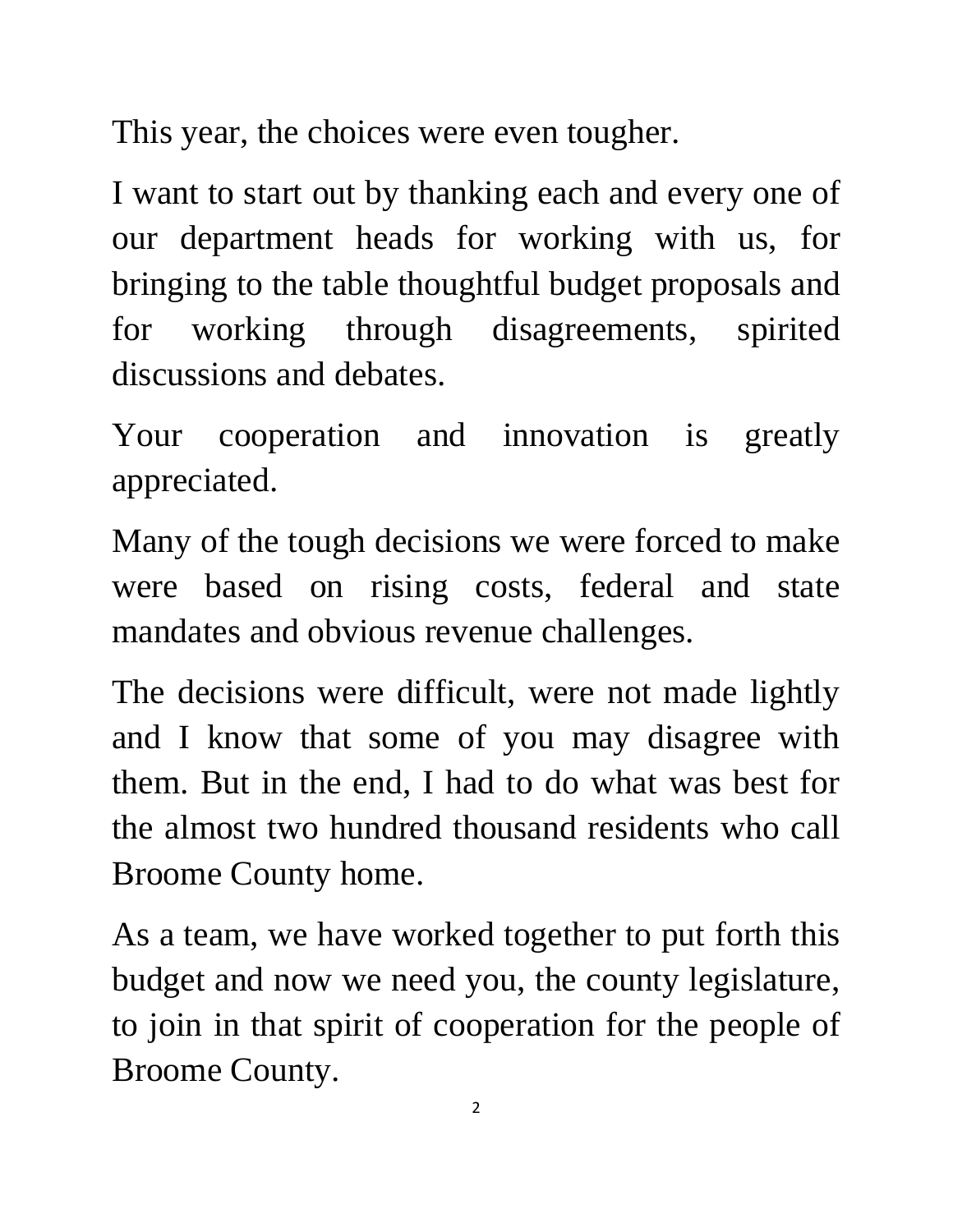As you all know, the Governor of New York has instituted a tax cap that municipalities must stay below in order for our residents to receive a rebate check.

This year, the cap for property taxes for Broome County is about 2.3%, which equates to approximately \$1.6 million dollars.

That means our property tax levy can increase by no more than that amount.

That may sound like a lot of money, but with unfunded and underfunded mandates along with rising contractual and operating costs, most of that amount is swallowed up rather quickly.

Therefore, with the tax cap increase all but gone, we need to operate our organization at the same financial level as last year, which is nearly impossible.

However, the taxpayers of Broome County deserve a rebate and because this budget falls below the cap, they will receive a rebate.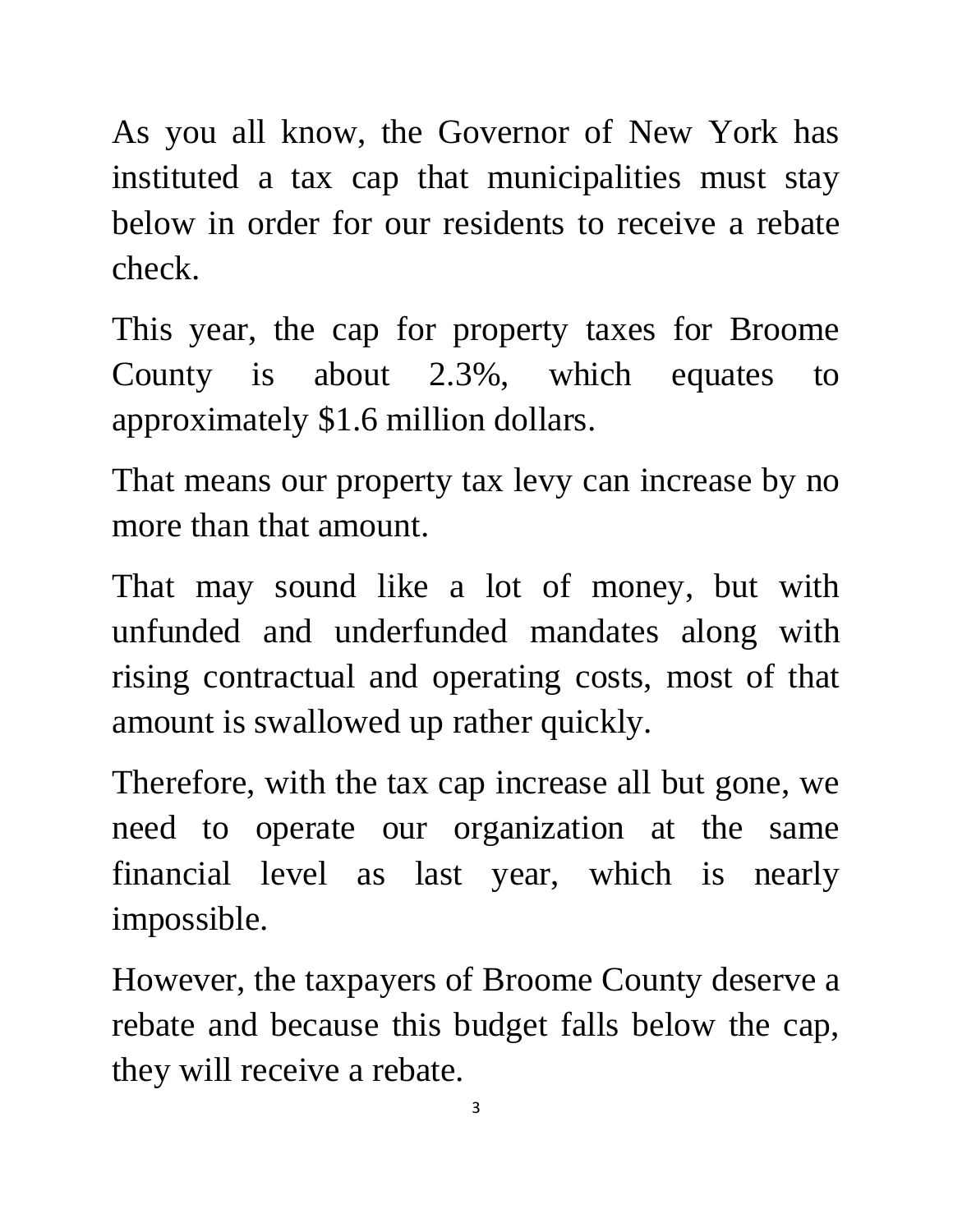The steps we've taken over the last few years have allowed us to do more with less.

Unfortunately, unfunded and underfunded mandates total almost \$212 million dollars. That represents 68% of our entire budget and includes a host of mandated services, which I won't enumerate here but would be happy to share with you. What this means is that we control only 32% of our total budget of \$367 Million dollars.

That said, we've spent many hours coming up with the most reasonable budget possible.

Will this budget make everyone happy?

Probably not.

But we have done what we believe is best for the people in Broome County.

After months of analysis and debate, we have come up with a responsible budget that calls for a tax levy increase of 2.21%.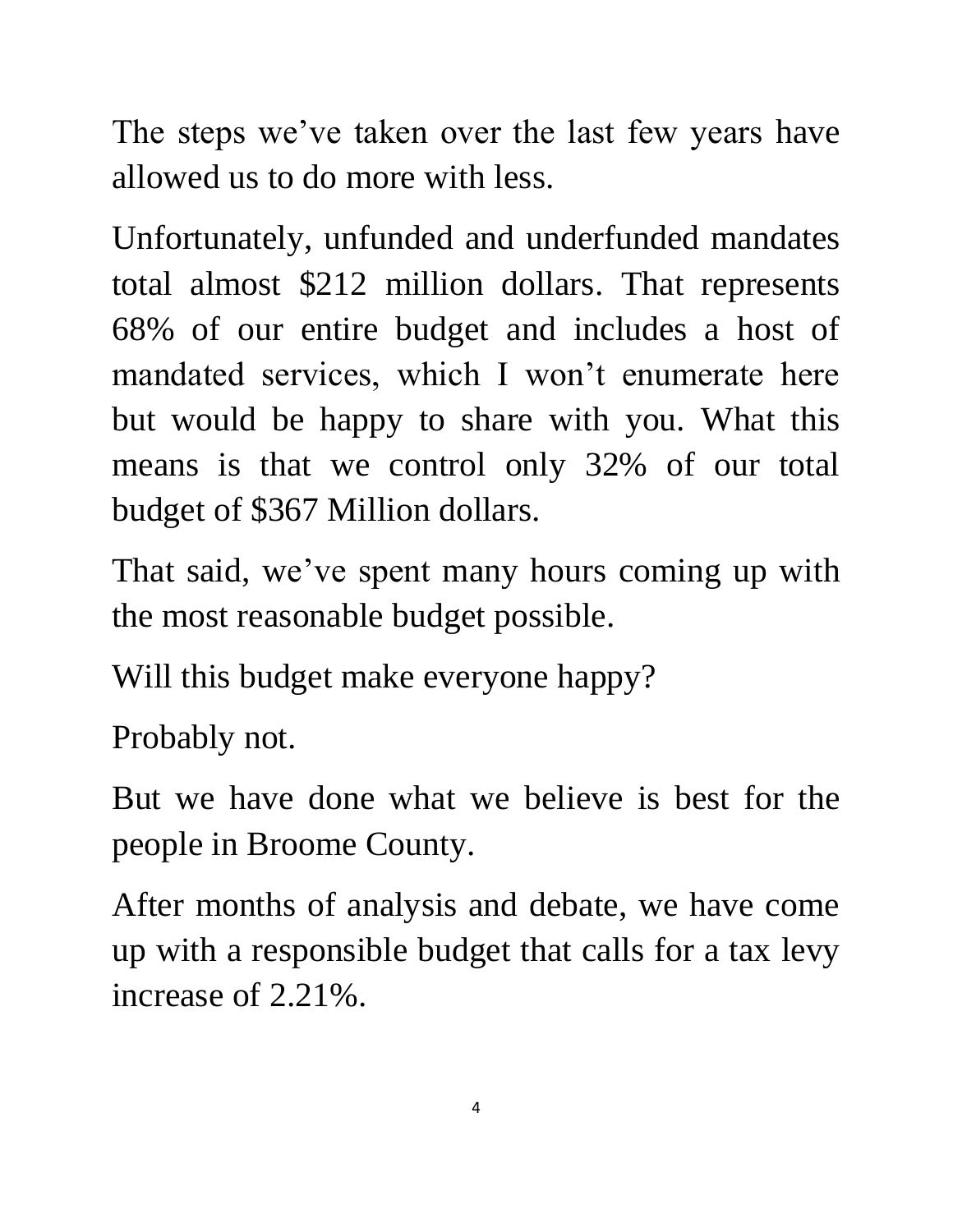Remember this, \$708,000 represents one percent of our property tax funding.

I would love to tell you that there is no tax increase in this budget, but for the reasons I have outlined that's not possible.

And, given the circumstances, I am proud of the result. We have worked hard to put forth a reasonable, responsible and realistic budget for 2016.

The way that we do business has shifted throughout the years.

Last year, Broome County sent out 86-thousand tax bills.

In the past, we were able to rely on property taxes alone to run the day to day affairs of the County.

However, now we must rely on sales tax as our largest revenue source while coming up with creative ways to save money.

5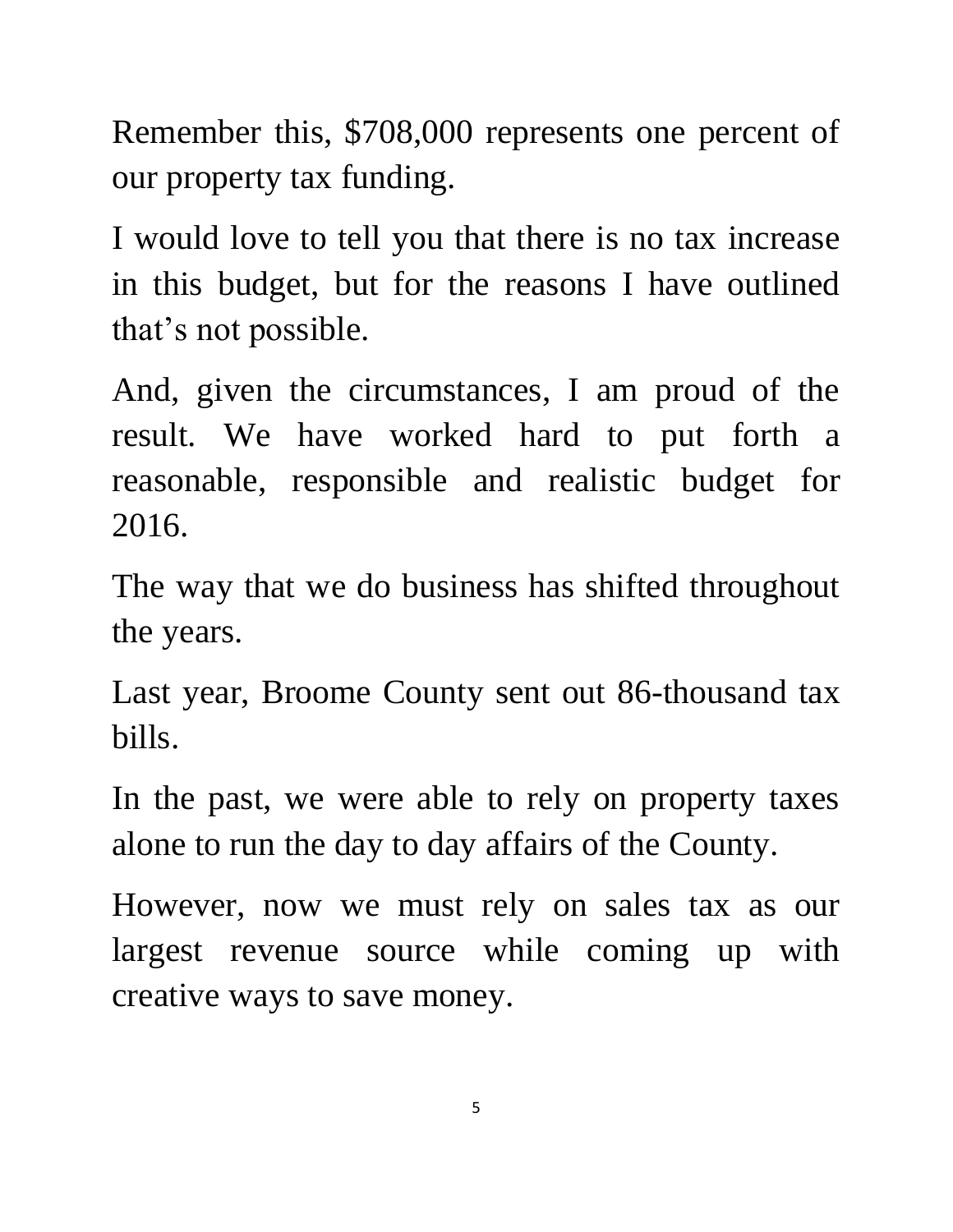Some have used one-shot gimmicks or overstated revenues.

I refuse to do that!

We are making the difficult decisions and will continue putting an emphasis on providing the services that our bosses, the County taxpayers, have come to rely on.

It would be easy to say let's eliminate some of these services to keep our taxes low.

But that's not the responsible thing to do.

After all, we work for all of the people in Broome County and we have to make difficult decisions each and every day to make sure everyone is considered.

I would have preferred to allow the addition of positions as certain department heads have requested.

Unfortunately, most of those requests had to be denied.

6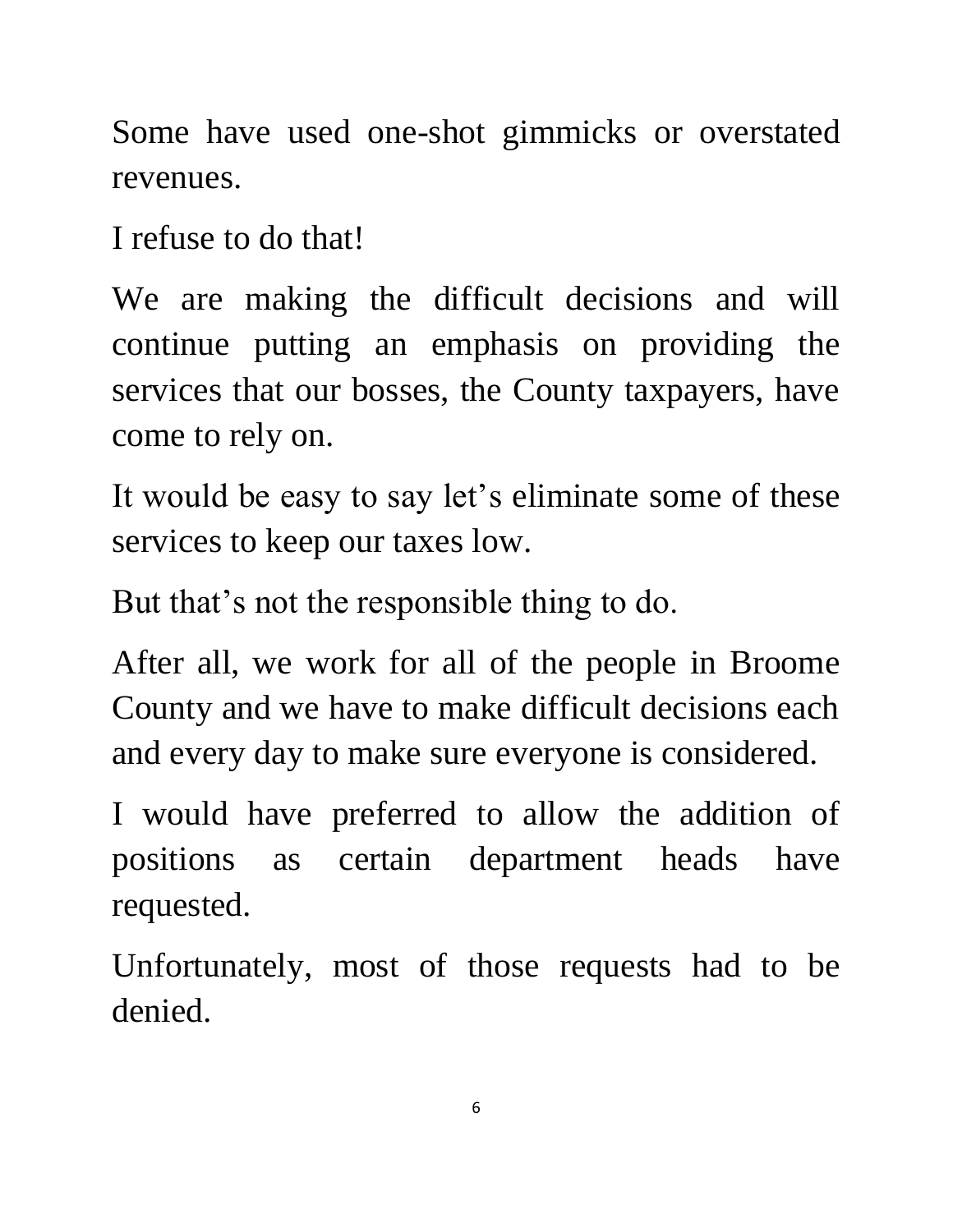We must continue to provide required services to our residents with the resources at hand.

And we will continue that fight, but we will have to find other innovative ways to do it.

## **Sales Tax Sharing:**

Another difficult decision deals with sharing sales tax with municipalities.

A few years ago, I made a pledge to return sales tax with municipalities to a 50/50 split over a period of years.

After making that pledge, we returned ten percent for each of two years.

Last year, we had to forego an increase due to our financial challenges. While that decision may have helped the county, it hurt our local municipalities.

This year, we had plenty of reasons to do the same thing.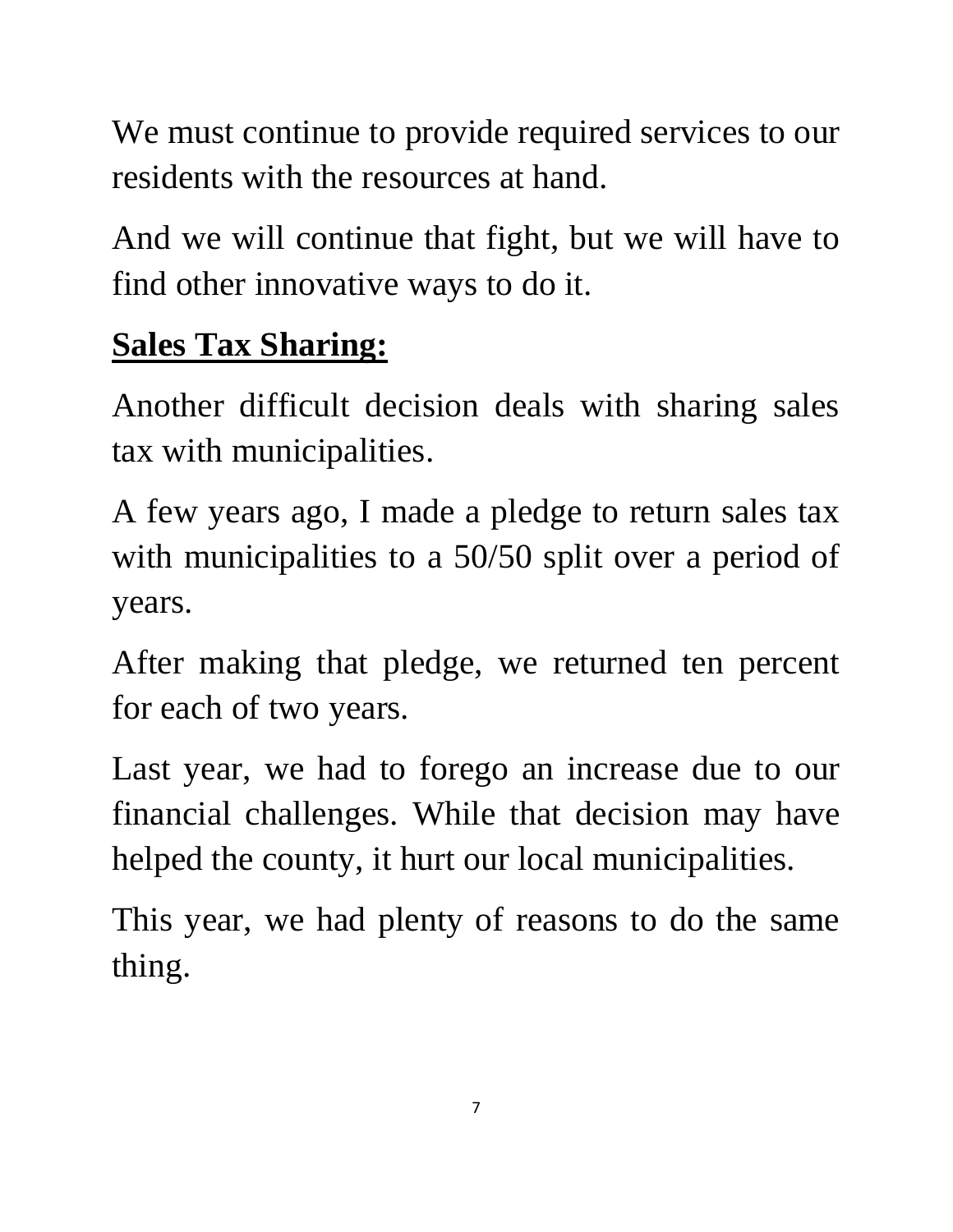However, I am determined to achieve the 50 / 50 split as promised and as a result, I am proposing raising the split by another 10% in 2016.

That decision makes things more difficult for us.

We sure have plenty of important uses for these funds at the county level.

But I made a promise, our local municipalities need help, and we are going to give it to them.

#### **Funding for Contract Agencies:**

Last year, we made the difficult decision to move the Finch Hollow Nature Center and associated programs from our Parks Department to Cornell Cooperative Extension.

I am happy to report that quality programming has been enhanced without skipping a beat, which is a clear example of how such moves can and do work.

The county provides support to a number of contracted community agencies.

Some have called for elimination of this funding.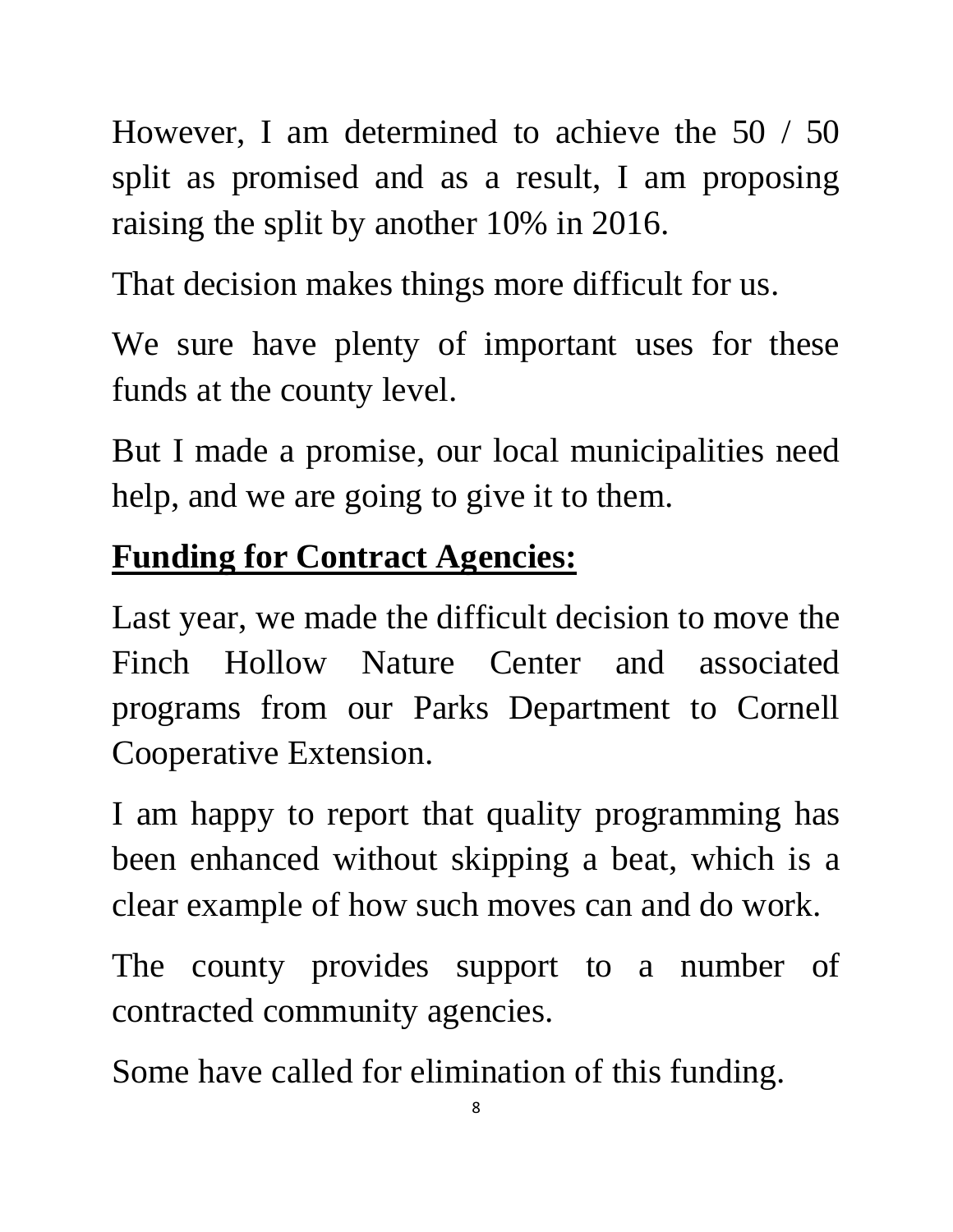Could we eliminate funding to some of these contract agencies, funding that some of them rely on to operate?

We could, but that would not only hurt the community but also several organizations, such as the Binghamton Zoo at Ross Park, Discovery Center, Arts Council, the Historical Society, our local libraries and more.

It would hurt some to the point that they might have to close their doors so their funding will stay the same.

#### **Studies:**

Sometimes, we have to spend money to save money or even make money in the long run.

Over the past couple of years, we've commissioned outside studies to improve the way we do business here in Broome County.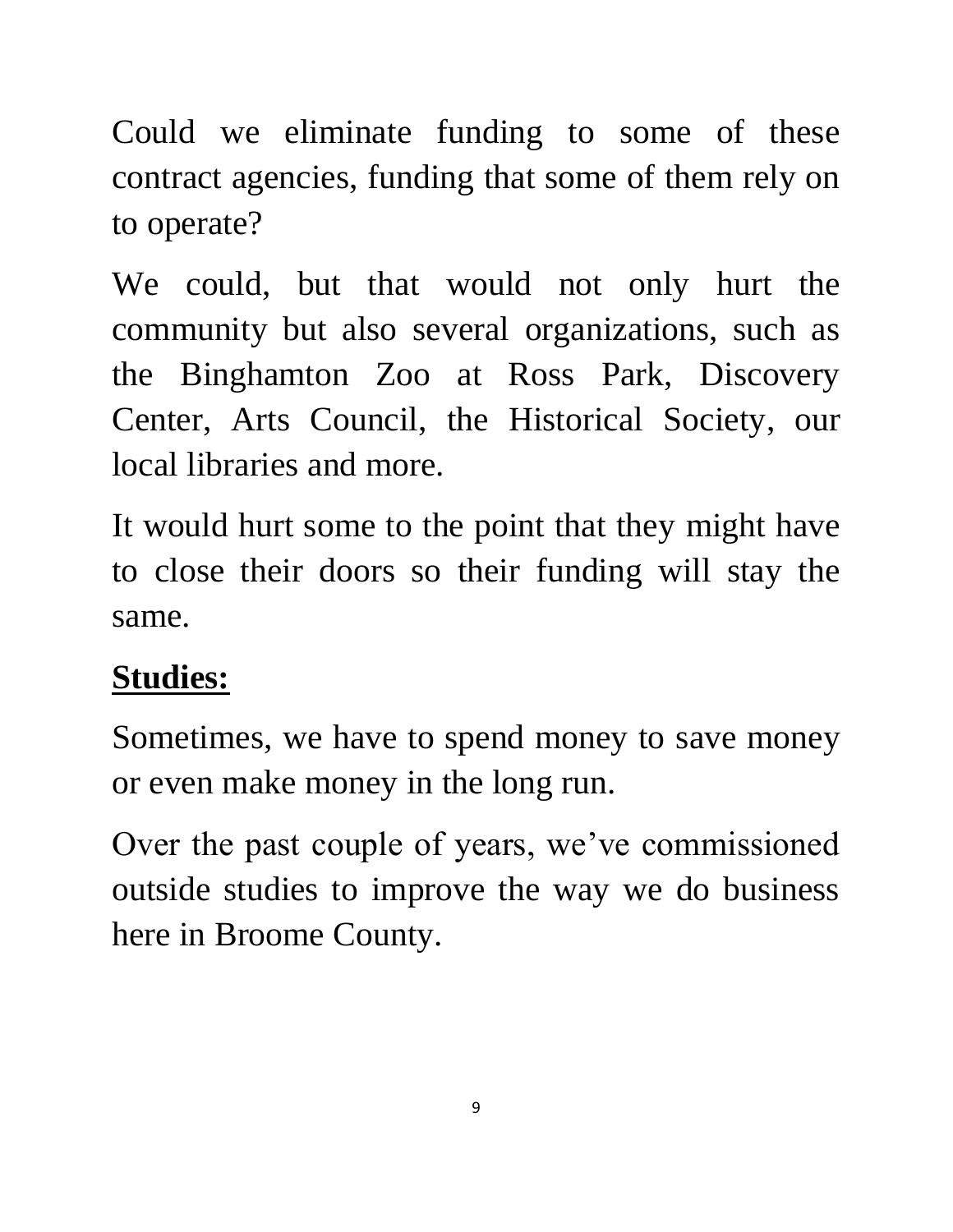We've put together a Comprehensive Plan with ideas on how to make Broome County an inviting place to live, work and raise a family.

We also put together a continuity of Operations/Continuity of Government (COOP/COG) plan, so we can spring right into action in the case of an emergency.

This plan is important so time isn't wasted trying to figure out our next step when a crisis arises.

If and when that plan is put into use, we'll all know it was money well spent.

We also commissioned a study of the operations of Willow Point Nursing Home to guide us on longterm decisions.

There are some that continue to say that I want to privative.

That is simply not true.

Kevin Carey, our new Administrator at Willow Point is doing a great job coming up with innovative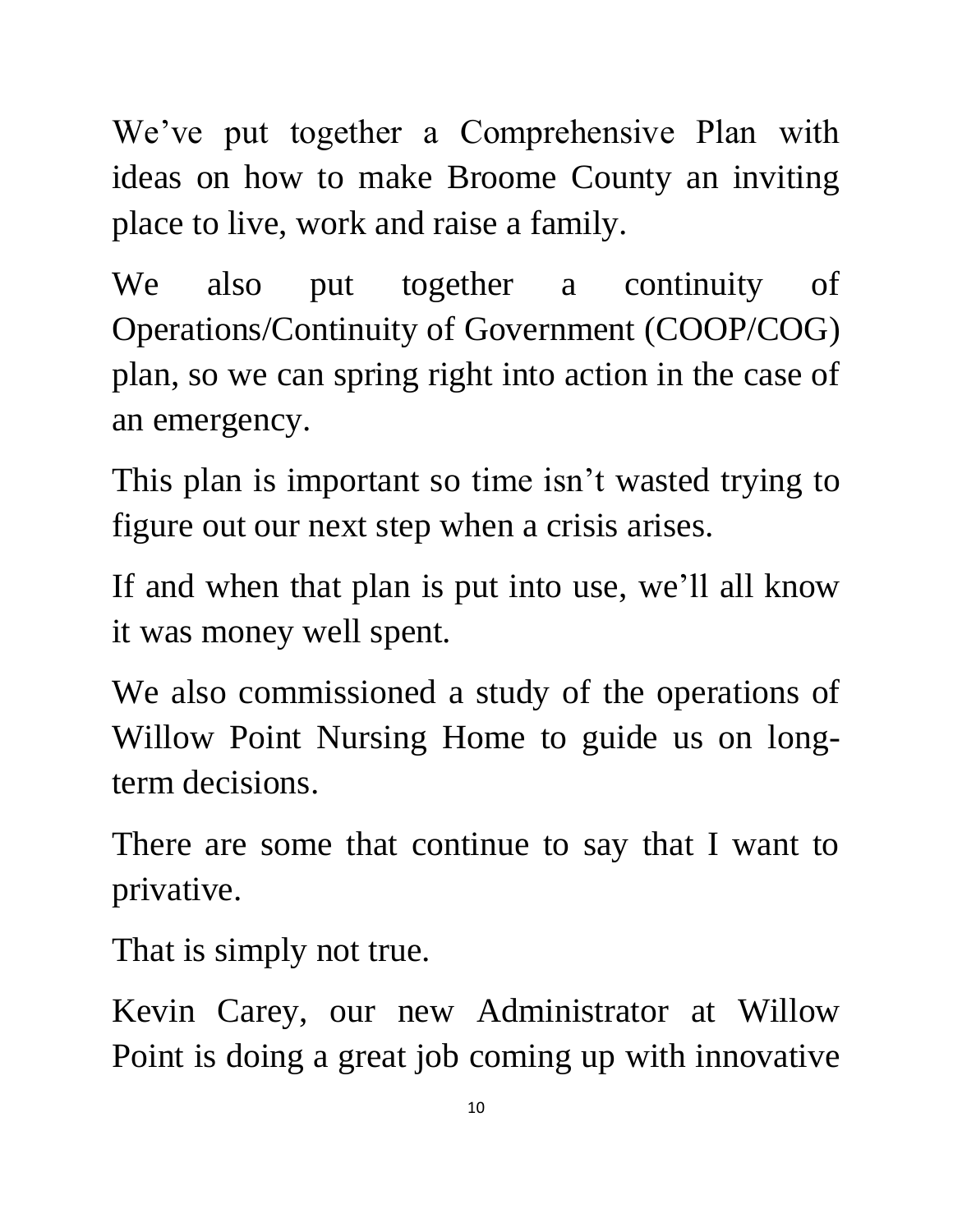ways to improve this facility and its operations. Using the Toski study as a guide, Kevin has identified a number of revenue enhancement opportunities as well as cost saving measures, which I applaud.

Sometimes a plan will not call for cutting staff but for adding staff in order to increase revenue or decrease overall costs.

We plan to expand our therapy wing into an unused section of the Nursing Home, which will require the addition of 7 new positions.

Adding to head count seems counterintuitive. However, the revenue increase from this expansion will far exceed the costs, leading to an overall reduction in financial support.

As I've said on many occasions, we need to explore every option available to us before any decision is made as to the long-term future of Willow Point.

Speaking of studies that produce real results, earlier this year we engaged TransPro, a transportation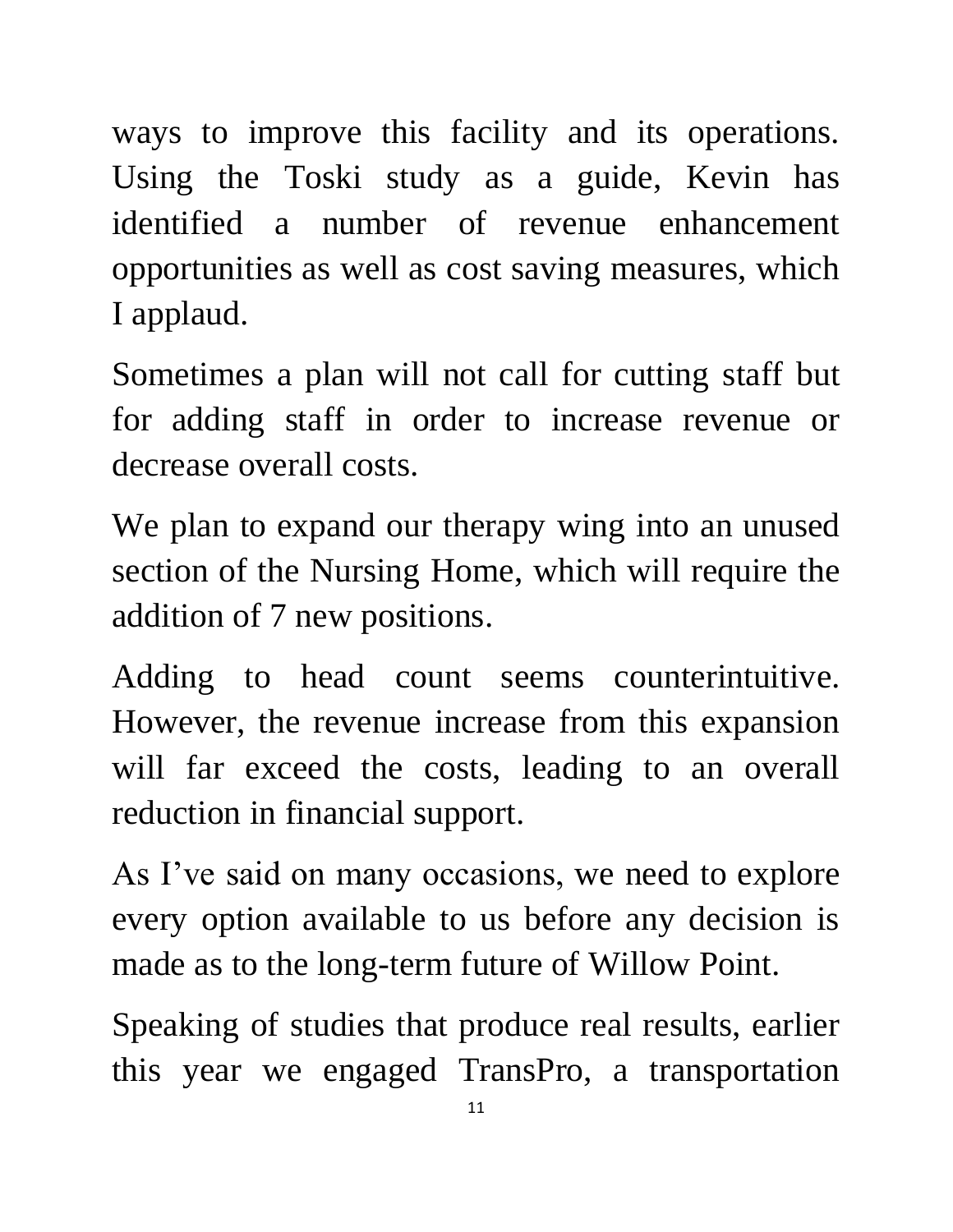expert to help us improve the productivity of our transit system.

Nobody benefits from empty buses driving around – and I have been determined to do something about it.

And now we are.

Over the years, Broome County has spent millions of dollars on its Transit System, with little to no focus on how this system actually operates.

My goal has been to turn that around and make transit the best in the state and in the Country – and invest in a transit system that provides measurable value to our taxpayers, while at the same time improving the quality of the customer experience.

Unlike too many studies that just sit on a shelf -- this plan is actionable --- and will provide real results.

Over the next several months, look for improvements in the way we deliver our transit service, improvements that will make the bus service

12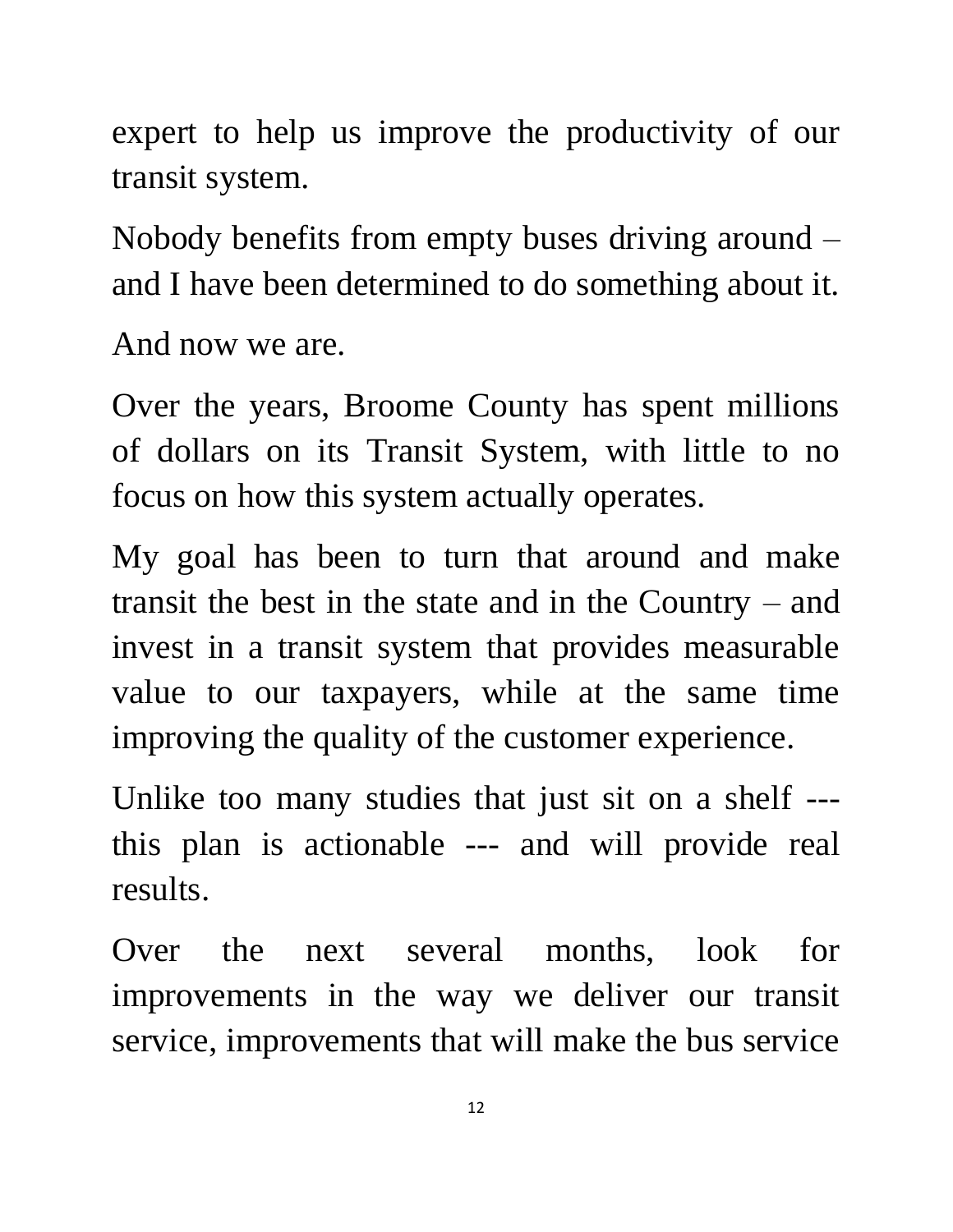more productive, improvements that will make the bus service more frequent in some areas and less so in areas with minimal riders, and improvements that will save the taxpayer money.

In fact, as a result of this commitment to productivity we are anticipating a savings of nearly \$441,000 of taxpayer support for B.C. Transit in 2016 and years to come.

Less cost to taxpayers – higher quality experience for customers without an increase in fares.

That's what productive government services look like, that's how to turn a study into real results, and that's how to provide our taxpayers with a measurable return on investment.

The work we are doing at BC Transit is symbolic of the comprehensive work we are doing in County government to provide taxpayers with better service at lower costs.

In May, we retained a consultant to help us evaluate the County Clerk's various departments to identify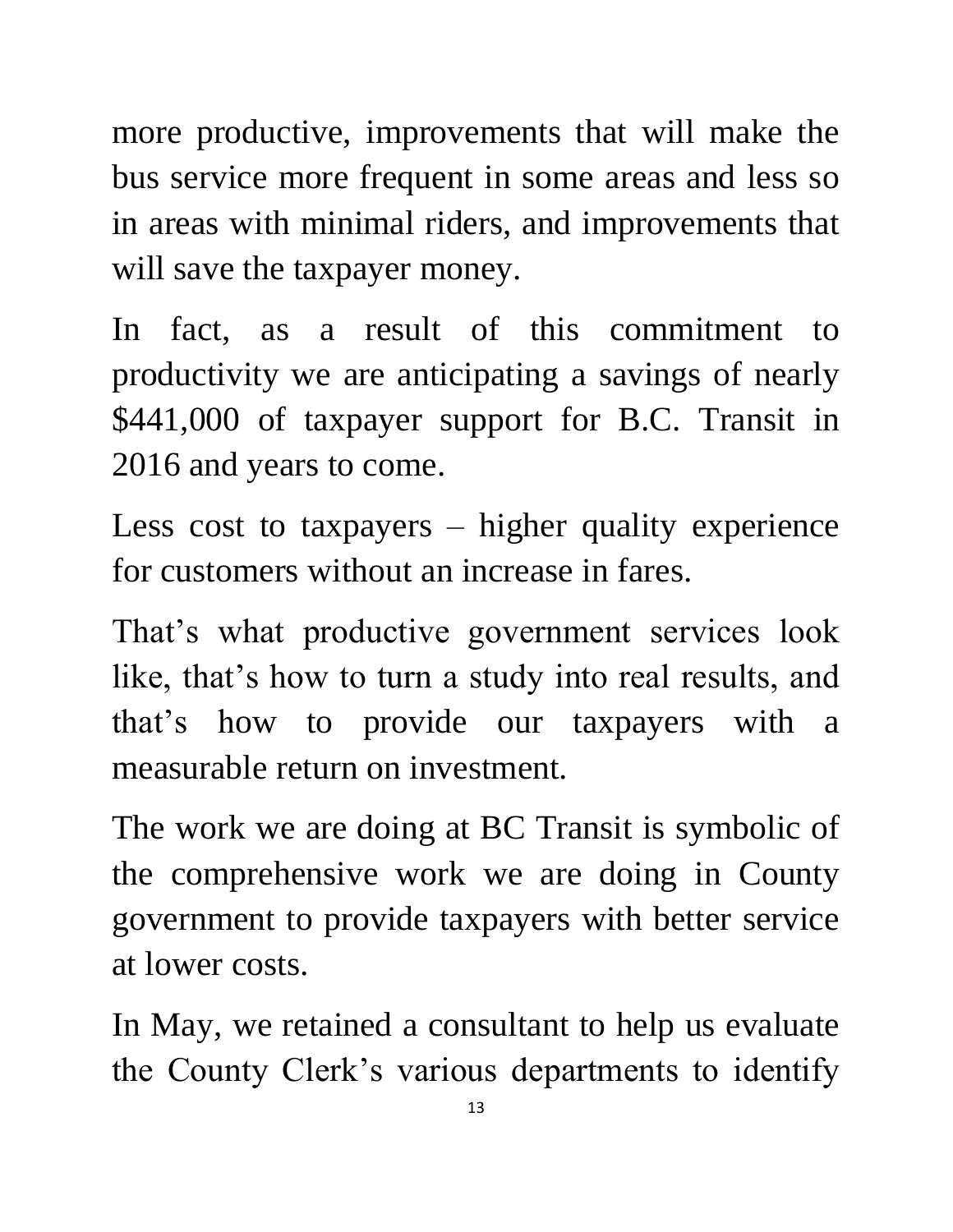areas for potential savings, given the changing nature of his business units. By following the recommendations of this study, which was completed in July and which has been budgeted, we anticipate additional revenue as well as expense reductions of approximately \$150,000 annually.

## **Jail:**

Another project we undertook this year was construction of the new medical unit and expansion at the jail. We were criticized by some for initiating this expansion, but the state forced our hand on the medical unit, saying we could no longer kick this can down the road.

Rather than developing a medical unit and face an expansion a few years from now, we decided to complete both using present dollars. This project, when completed at the end of 2016, will eliminate the need for a new J-Pod, saving the County well over \$10 million dollars.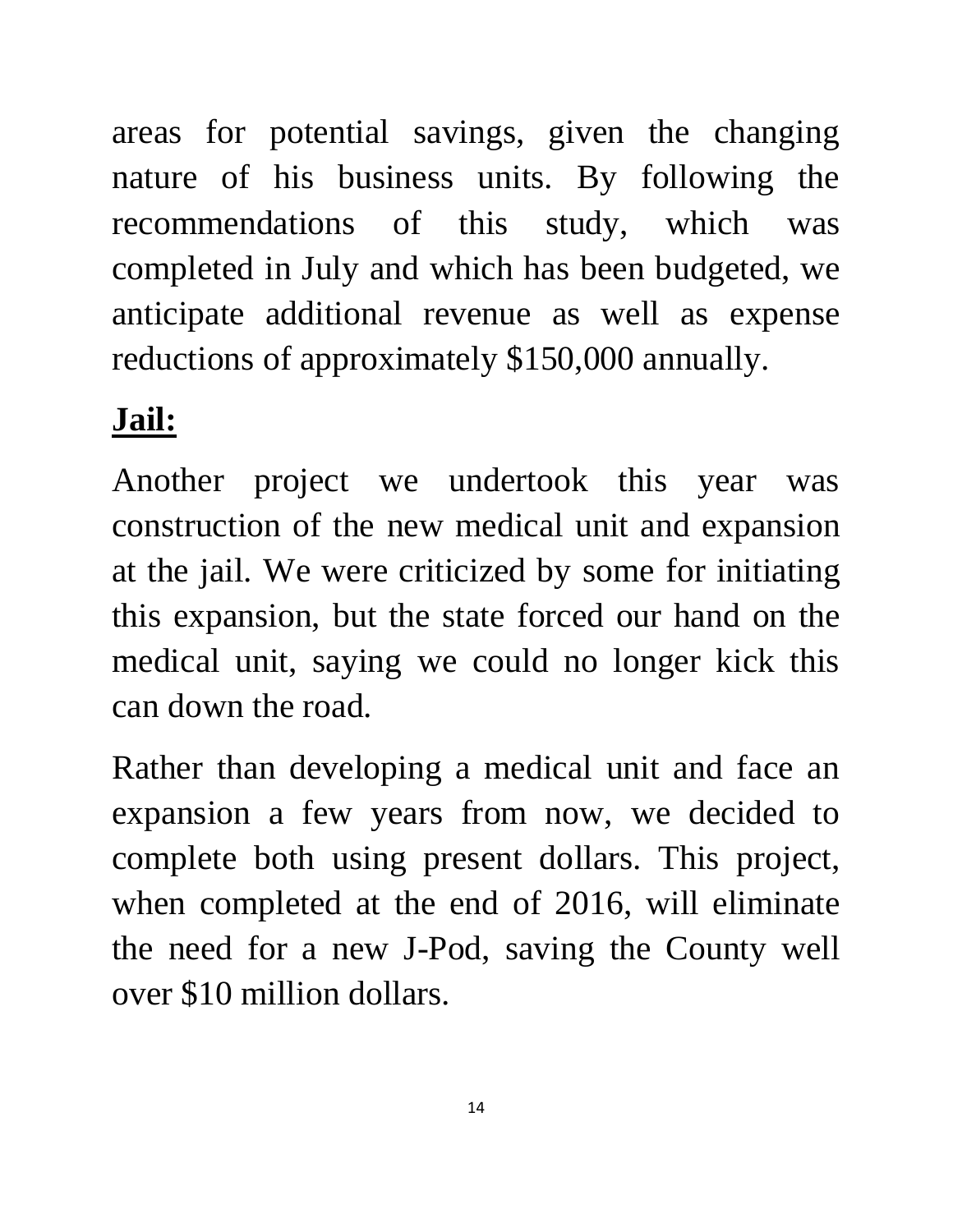Again, sometimes you need to spend money now to save a lot more in the long run.

# **Unions:**

I want to take a moment to thank several of our union partners who have negotiated with us in good faith to save the County taxpayers money.

We know that our dedicated employees understand the tough choices that we are forced to make, and they understand that everyone needs to make compromises.

These unions are our business partners and we will continue to work with all of them to make sure their members are getting what they deserve without breaking the backs of our taxpayers.

## **Central Foods:**

One of the toughest decisions we had to make dealt with our Central Foods Department.

This department currently prepares and provides food for our jail, our nursing home and our Meals on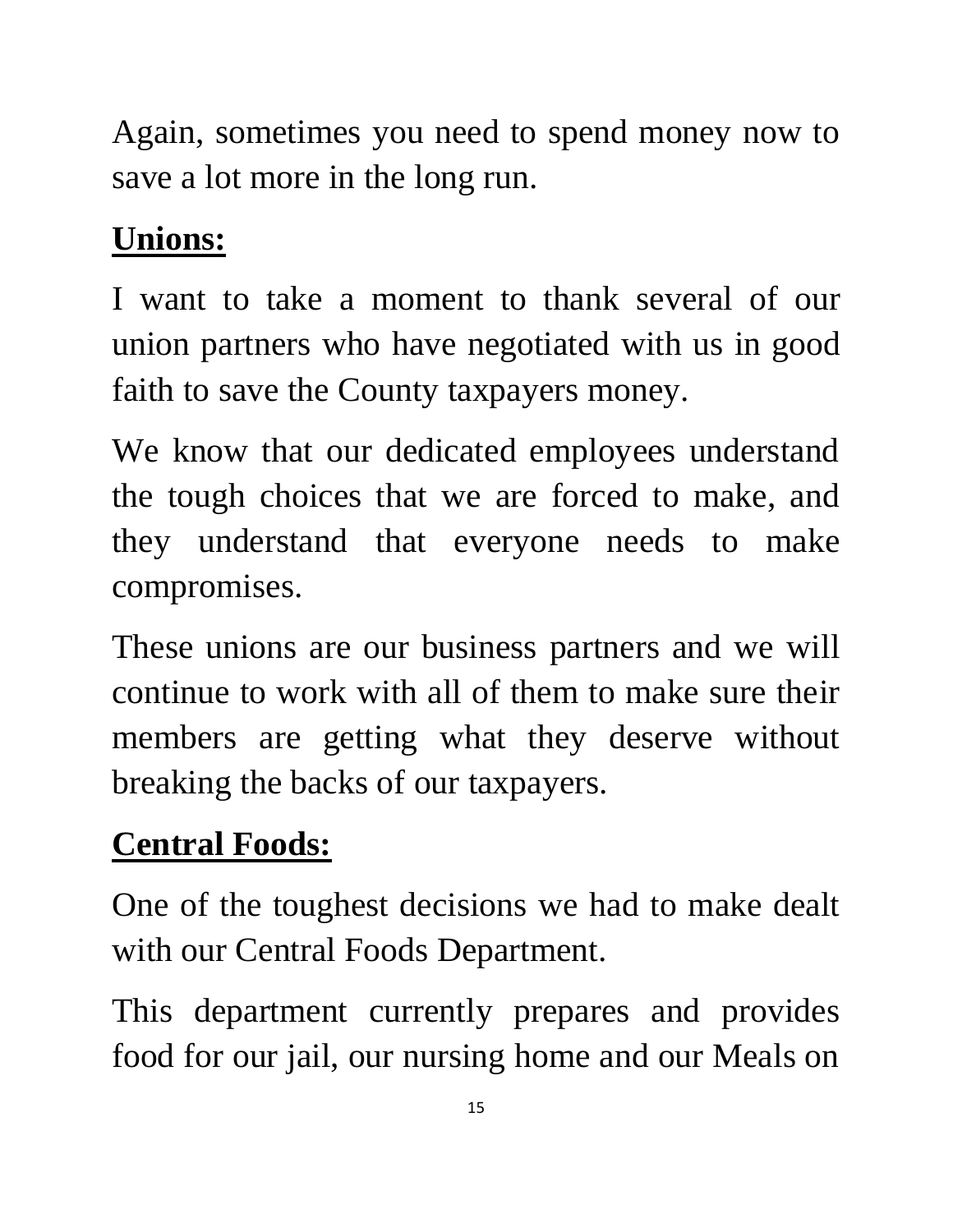Wheels program. The employees of Central Foods do wonderful and important work.

However, through an RFP Process, we have concluded that the economics of being in the food service business no longer makes sense. As a result, we are proposing to turn over the food service operation to an outside professional organization that has a long history of providing meals to jails, nursing homes and congregate programs.

This decision will affect the employees at Central Foods. However, all of our Central Foods employees will be interviewed and we believe the vast majority will be hired by the new company.

And we will have a full time manager, who is a Broome County employee, to oversee the operations of this contractor to ensure the highest quality and compliance.

The new company will provide good quality food, and fresh meals to our elderly, our inmates and more.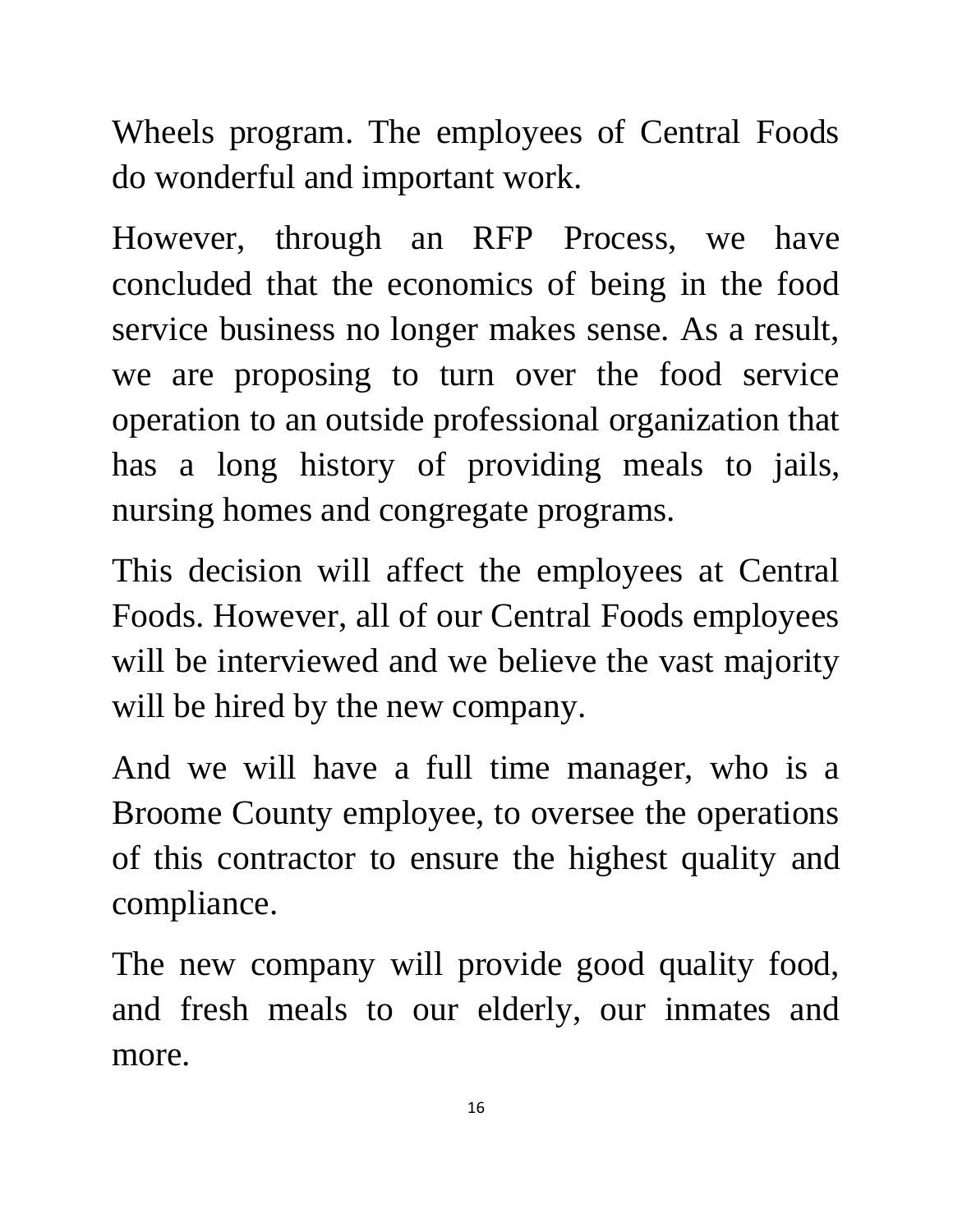This was a very tough decision, but one that had to be made as this change anticipates a savings of approximately \$1.6 million dollars per year. That equates to 2.3% in real property taxes, while continuing to provide high quality services.

#### **Economic Development**:

As I've said many times over the last few years, the only solution to our economic problems is to make jobs and economic development a top priority.

I'm proud to say that our strong partnership with The Agency is showing real results.

I'd like to acknowledge Kevin McLaughlin and his team for working with us on many different and exciting projects.

Our partnership with The Agency led to the recent expansion announcement of Modern Marketing Concepts, which is expected to result in 600 new jobs over the next several years.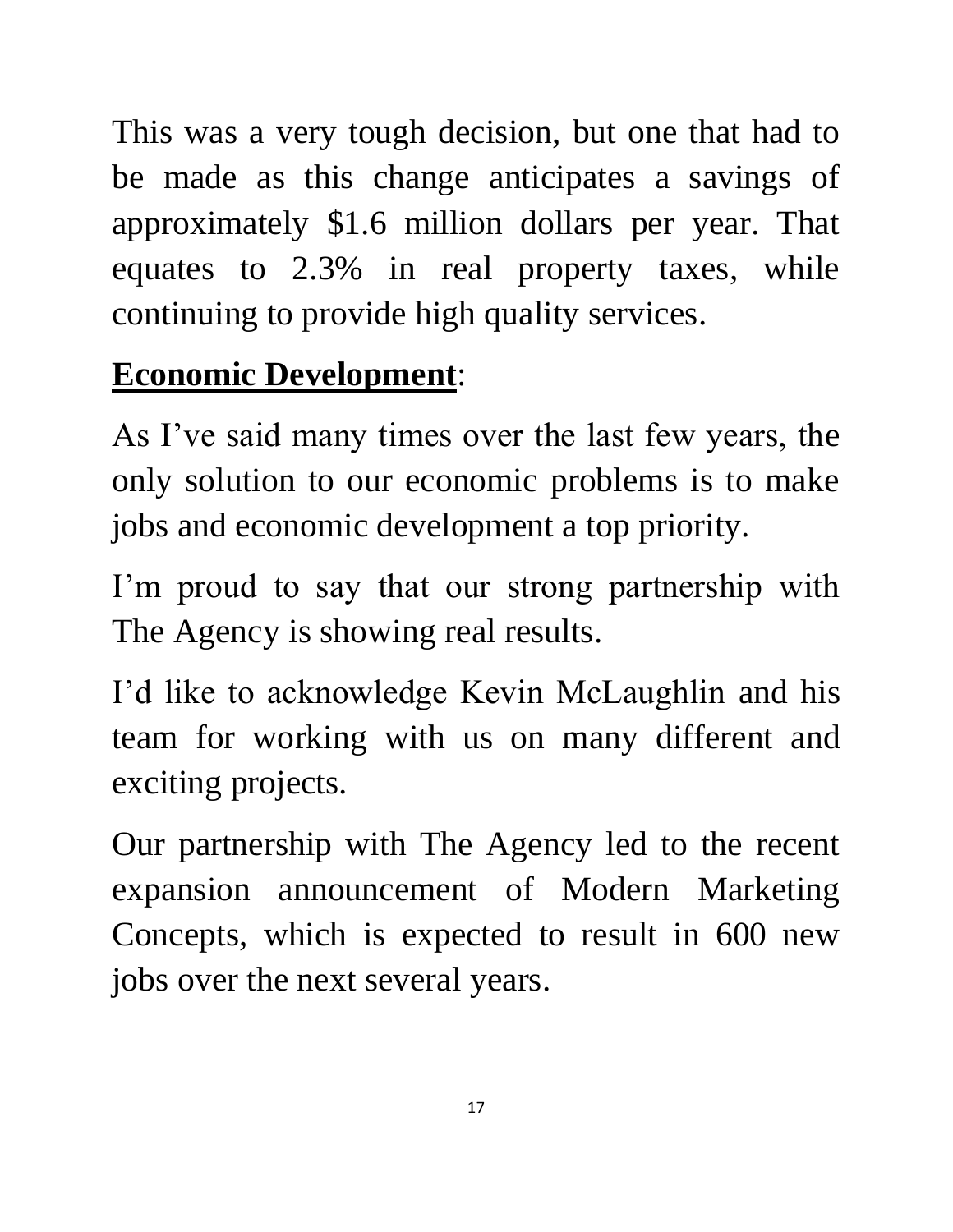Not only will that put people back to work in our community but will stimulate additional economic growth like housing purchases, which will add to our tax base.

Investment by local companies like Modern Marketing is the only way for real long-term growth in our tax base, which will help to offset a rising cost structure.

Not only did The Agency help with the Modern Marketing expansion, they also brokered a deal to turn old, dilapidated factories in Johnson City into new housing space, further increasing our tax base.

The project to bring water, sewer and natural gas to the airport corridor is also expected to pay off soon in a big way.

We are working with the Agency to bring other new companies to that area of our community and hope to announce details on one deal in the near future.

Hundreds of new jobs over the next few years would have a positive impact on our property tax base.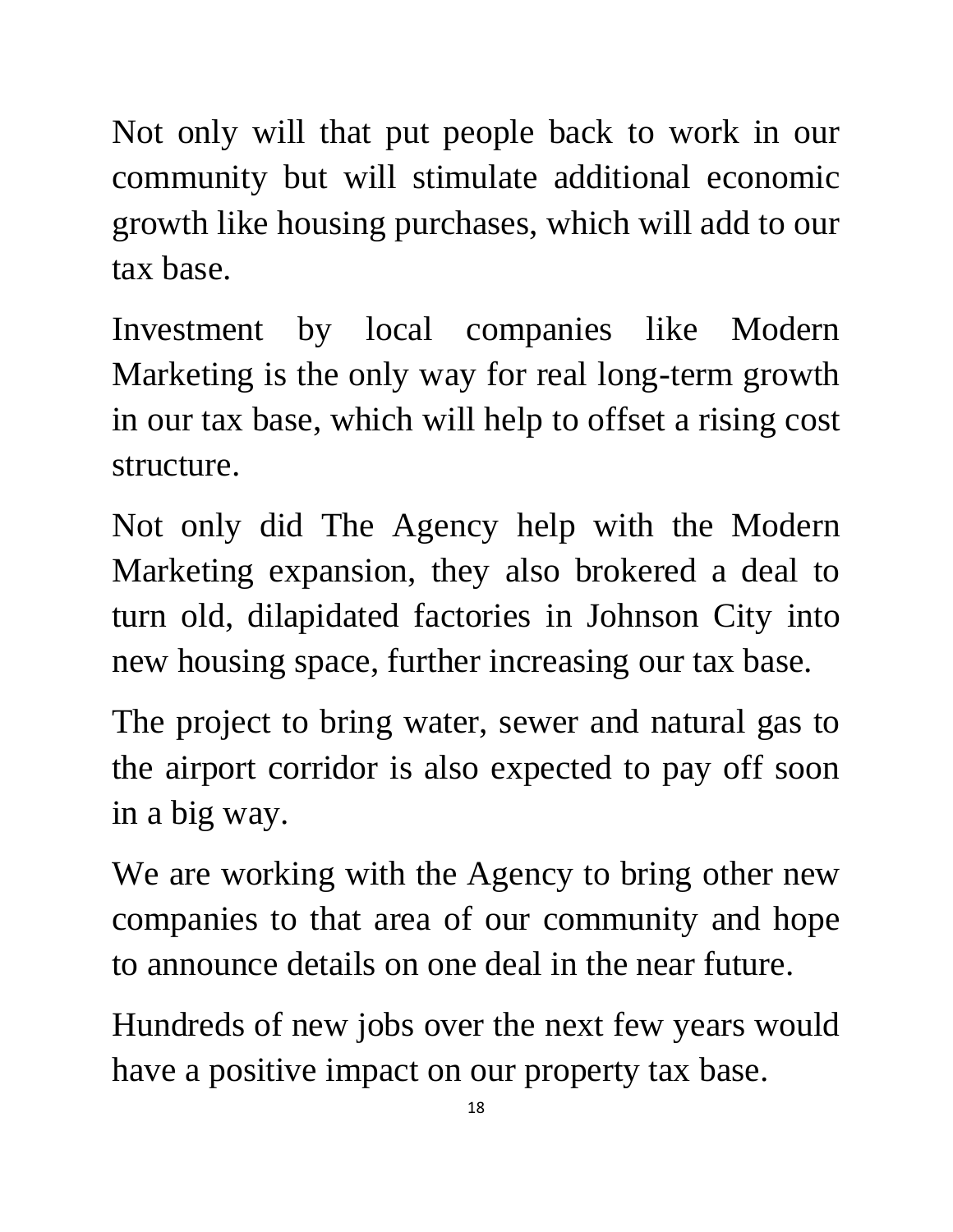Not only will these companies bring in jobs and new investments, they will increase our property tax base. And we anticipate they will certainly help increase our sales tax revenue.

That is the only way for Broome County to turn its financial situation around.

We have found savings in many areas, but economic development is the long term solution, which is why so much of our effort goes towards bringing real jobs and real businesses to Broome County.

# **Medical Marijuana:**

We are also excited about potential revenue from a medical marijuana dispensary that is expected to be developed soon in Johnson City.

We would have welcomed the growing and research center as well, but we expect this dispensary to bring significant money from throughout the region to our community in the form of excise tax.

# **Casino:**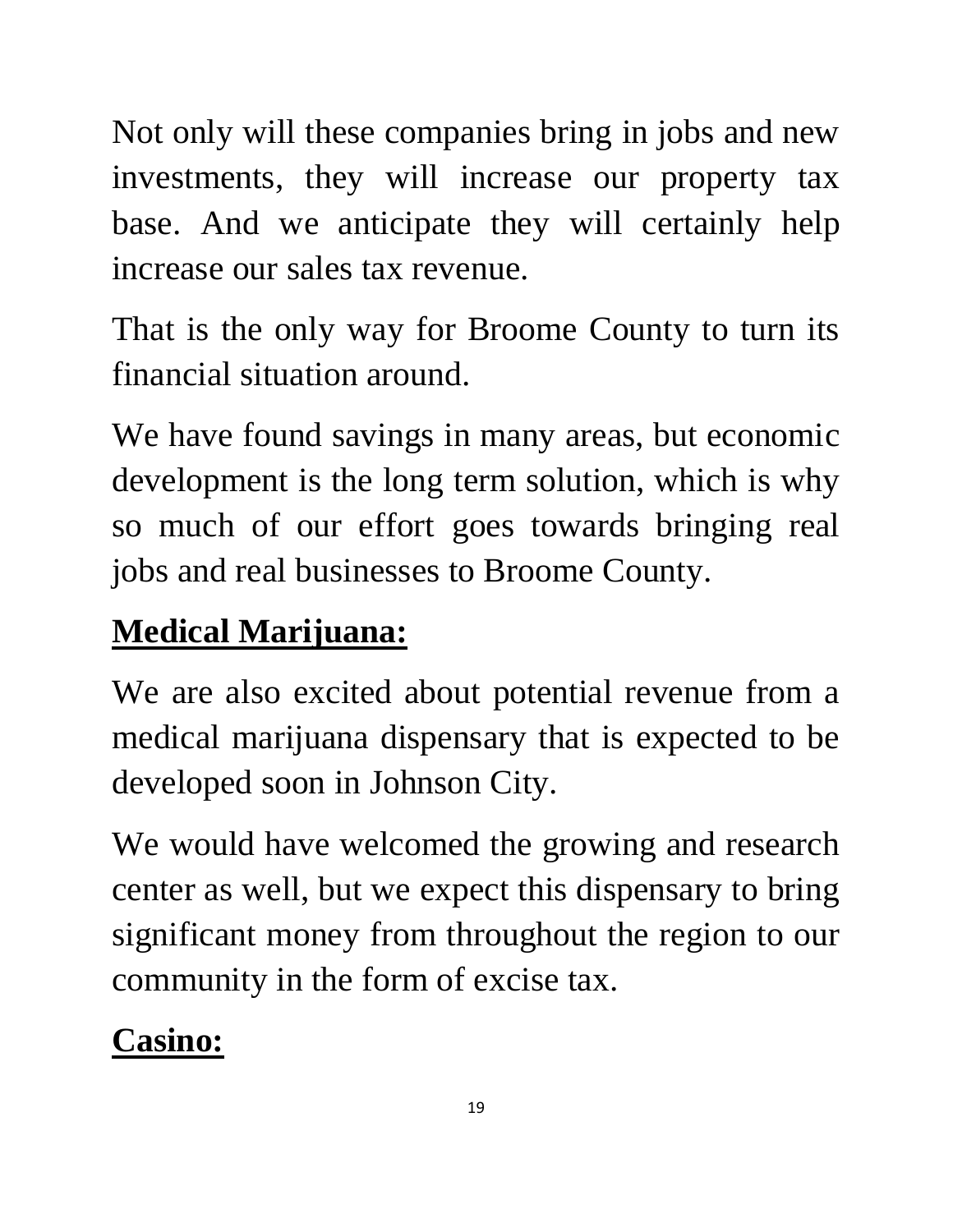Another major boost for our community should come from the proposed casino.

Although this is something we can't count on at this point, we are hoping the state makes the right decision and puts the  $4<sup>th</sup>$  casino in the true Southern Tier at Tioga Downs.

I want to take this opportunity to again call on the Governor and the state Gaming Commission to do the right thing and bring that Casino to Tioga Downs!

#### **Closing:**

I want to thank everyone who helped to put this budget together.

Each year, we have to do more with less in order to keep property taxes as low as possible, while continuing to maintain the services our residents expect and deserve.

I have given highlights of the 2016 budget.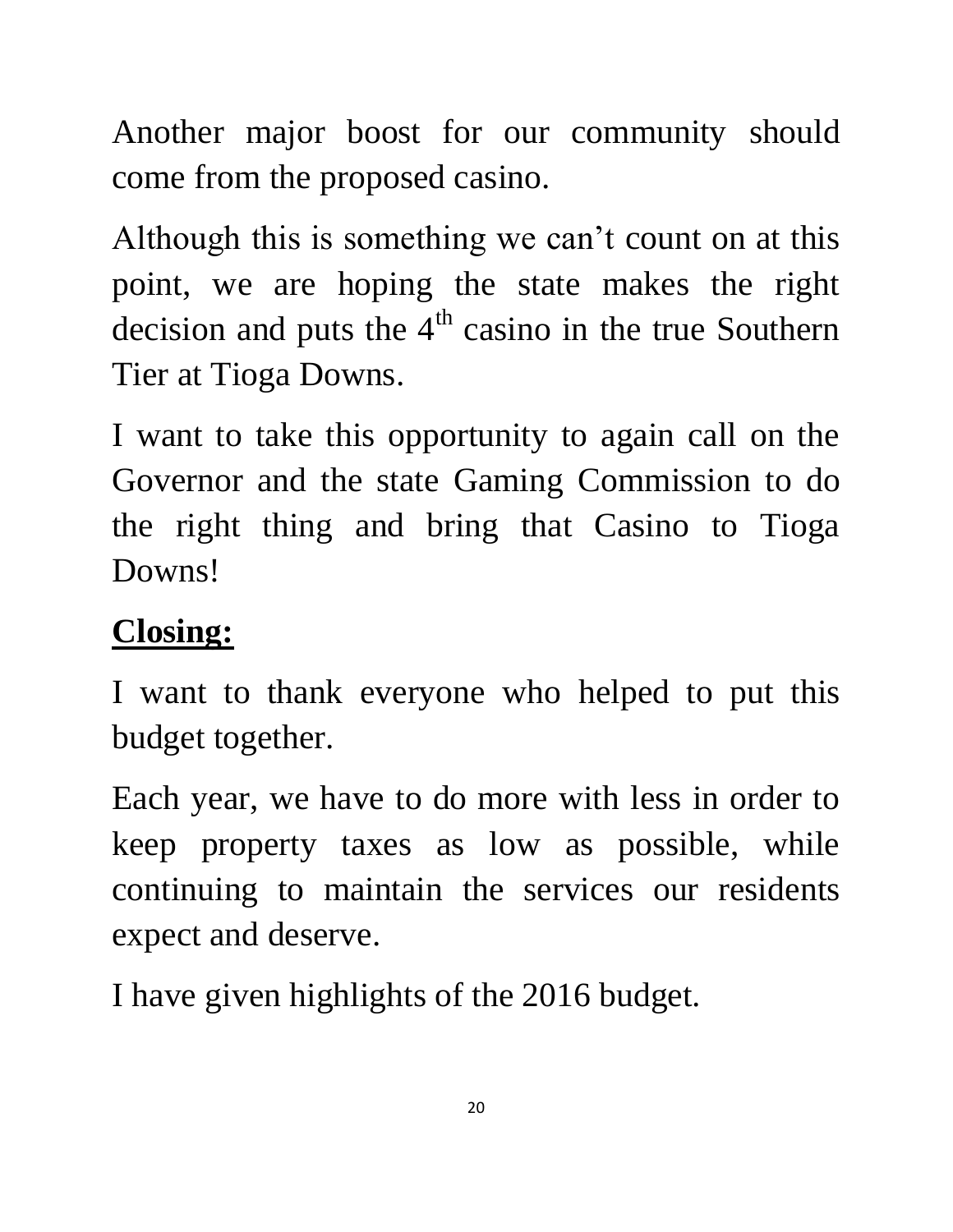I'm quite sure that many of you will take a careful look at this budget and some will even start criticizing it before any thoughtful analysis is done.

But I urge you to go through this budget line by line and ask questions to gain a full understanding of the difficult decisions that we made.

None of these decisions were made lightly and I would love to have produced a budget that had no negative impact on even one person in our community.

But unfortunately, that's just not possible.

This is an honest and responsible budget that keeps all of our almost 200-thousand Broome County residents in mind.

Chairman Marinich and legislators, I want to thank you in advance for the work that you and your group will be undertaking to pass this year's budget. We stand ready to discuss this with you in greater detail in the coming weeks.